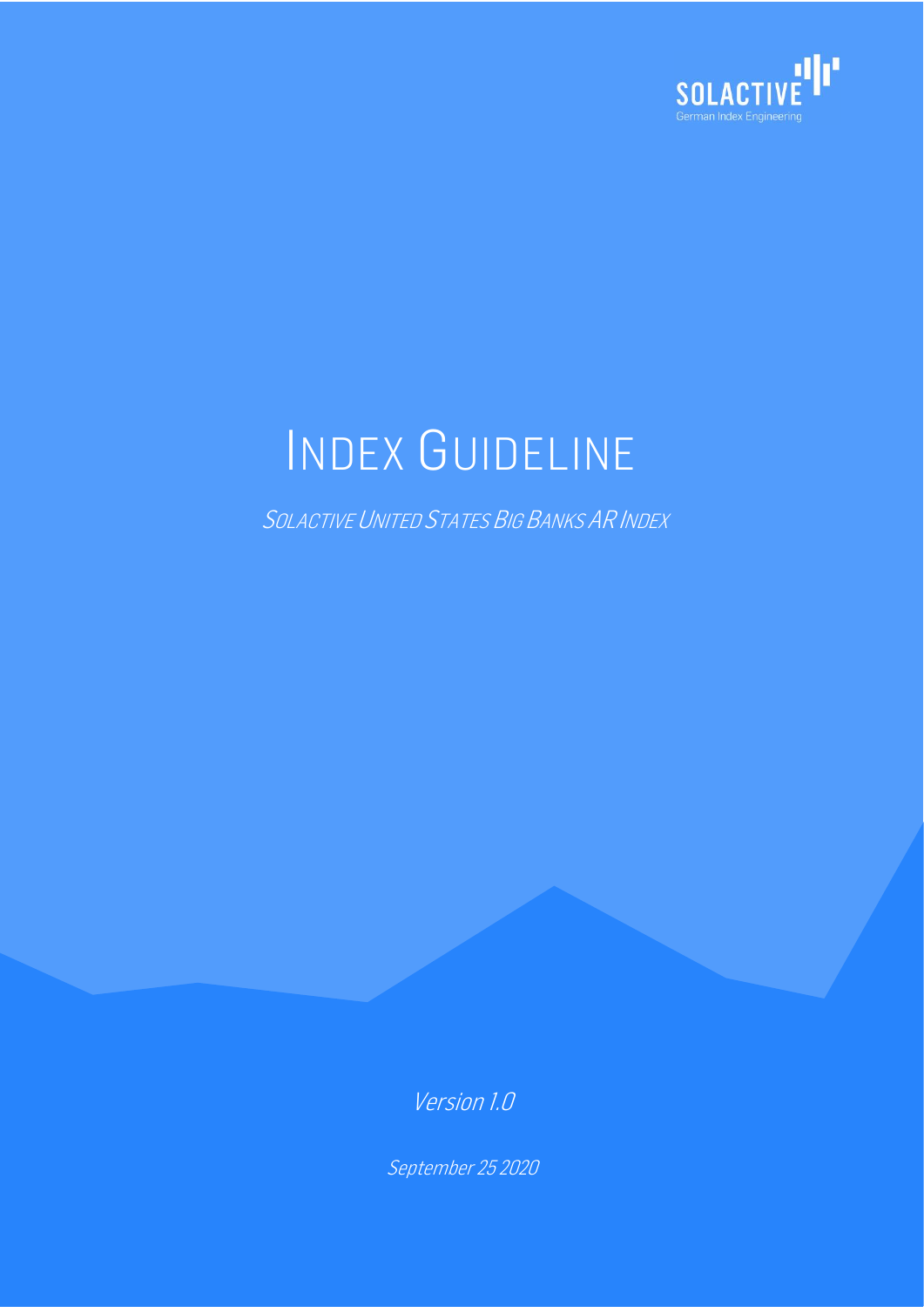# TABLE OF CONTENTS

|    |      | Introduction 33 |  |
|----|------|-----------------|--|
| 1. |      |                 |  |
|    | 1.1. |                 |  |
|    | 1.2. |                 |  |
|    | 1.3. |                 |  |
|    | 1.4. |                 |  |
|    | 1.5. |                 |  |
| 2. |      |                 |  |
|    | 2.1. |                 |  |
|    | 2.2. |                 |  |
|    | 2.3. |                 |  |
| 3. |      |                 |  |
|    | 3.1. |                 |  |
|    | 3.2. |                 |  |
| 4. |      |                 |  |
|    | 4.1. |                 |  |
|    | 4.2. |                 |  |
|    | 4.3. |                 |  |
|    | 4.4. |                 |  |
|    | 4.5. |                 |  |
|    | 4.6. |                 |  |
| 5. |      |                 |  |
|    | 5.1. |                 |  |
|    | 5.2. |                 |  |
|    | 5.3. |                 |  |
|    | 5.4. |                 |  |
|    | 5.5. |                 |  |
| 6. |      |                 |  |
|    |      |                 |  |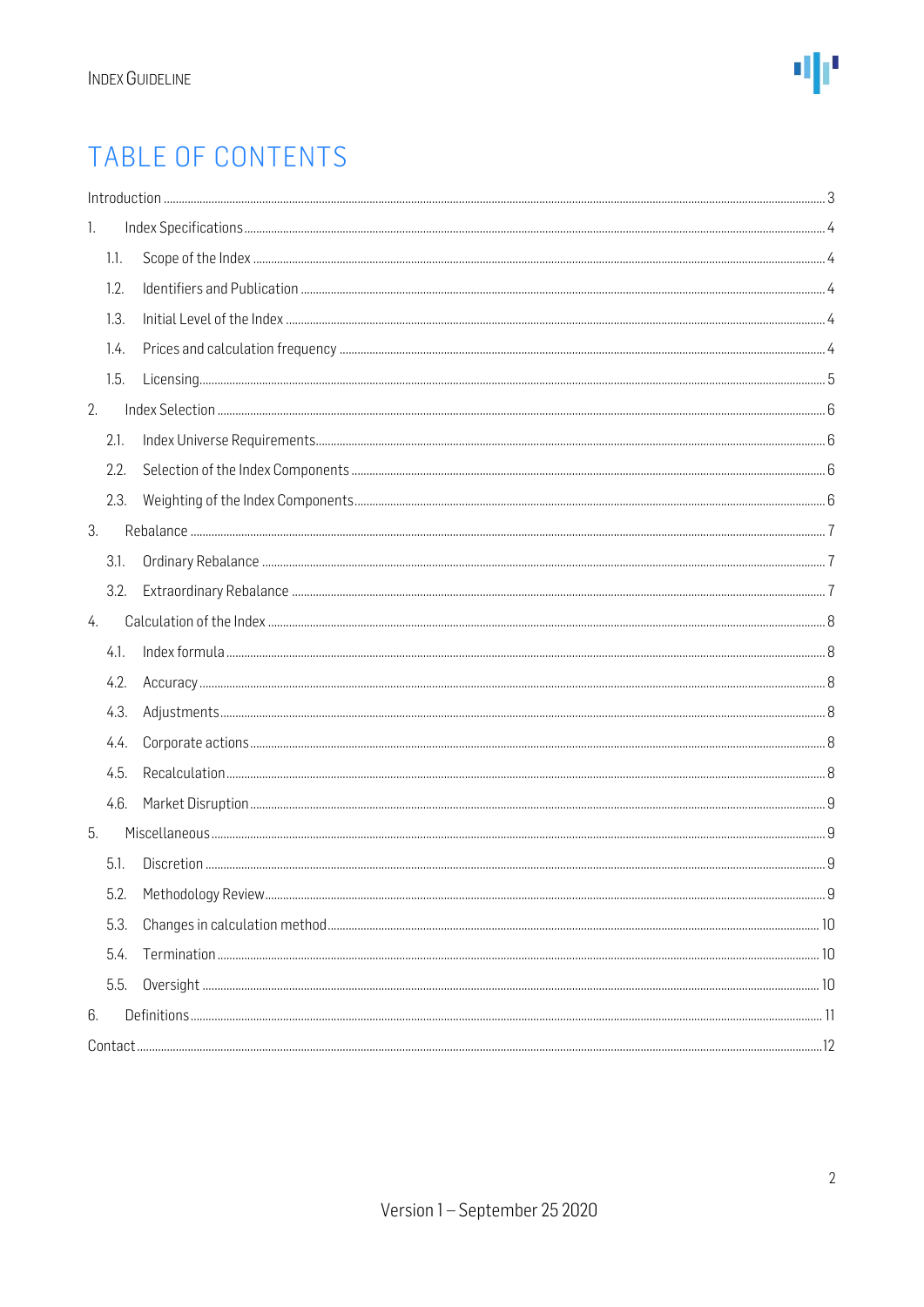# <span id="page-2-0"></span>INTRODUCTION

This document (the "GUIDELINE") is to be used as a quideline with regard to the composition, calculation and maintenance of the Solactive United States Big Banks AR Index (the "INDEX"). Any amendments to the rules made to the GUIDELINE are approved by the OVERSIGHT COMMITTEE specified in Section 5.5. The INDEX is owned, calculated, administered and published by Solactive AG ("SOLACTIVE") assuming the role as administrator (the "INDEX ADMINISTRATOR") under the Regulation (EU) 2016/1011 (the "BENCHMARK REGULATION" or "BMR"). The name "Solactive" is trademarked.

The text uses defined terms which are formatted with "SMALL CAPS". Such Terms shall have the meaning assigned to them as specified in Section 6 (Definitions).

The GUIDELINE and the policies and methodology documents referenced herein contain the underlying principles and rules regarding the structure and operation of the INDEX. SOLACTIVE does not offer any explicit or tacit guarantee or assurance, neither pertaining to the results from the use of the INDEX nor the level of the INDEX at any certain point in time nor in any other respect. SOLACTIVE strives to the best of its ability to ensure the correctness of the calculation. There is no obligation for SOLACTIVE – irrespective of possible obligations to issuers – to advise third parties, including investors and/or financial intermediaries, of any errors in the INDEX. The publication of the INDEX by SOLACTIVE does not constitute a recommendation for capital investment and does not contain any assurance or opinion of SOLACTIVE regarding a possible investment in a financial instrument based on this INDEX.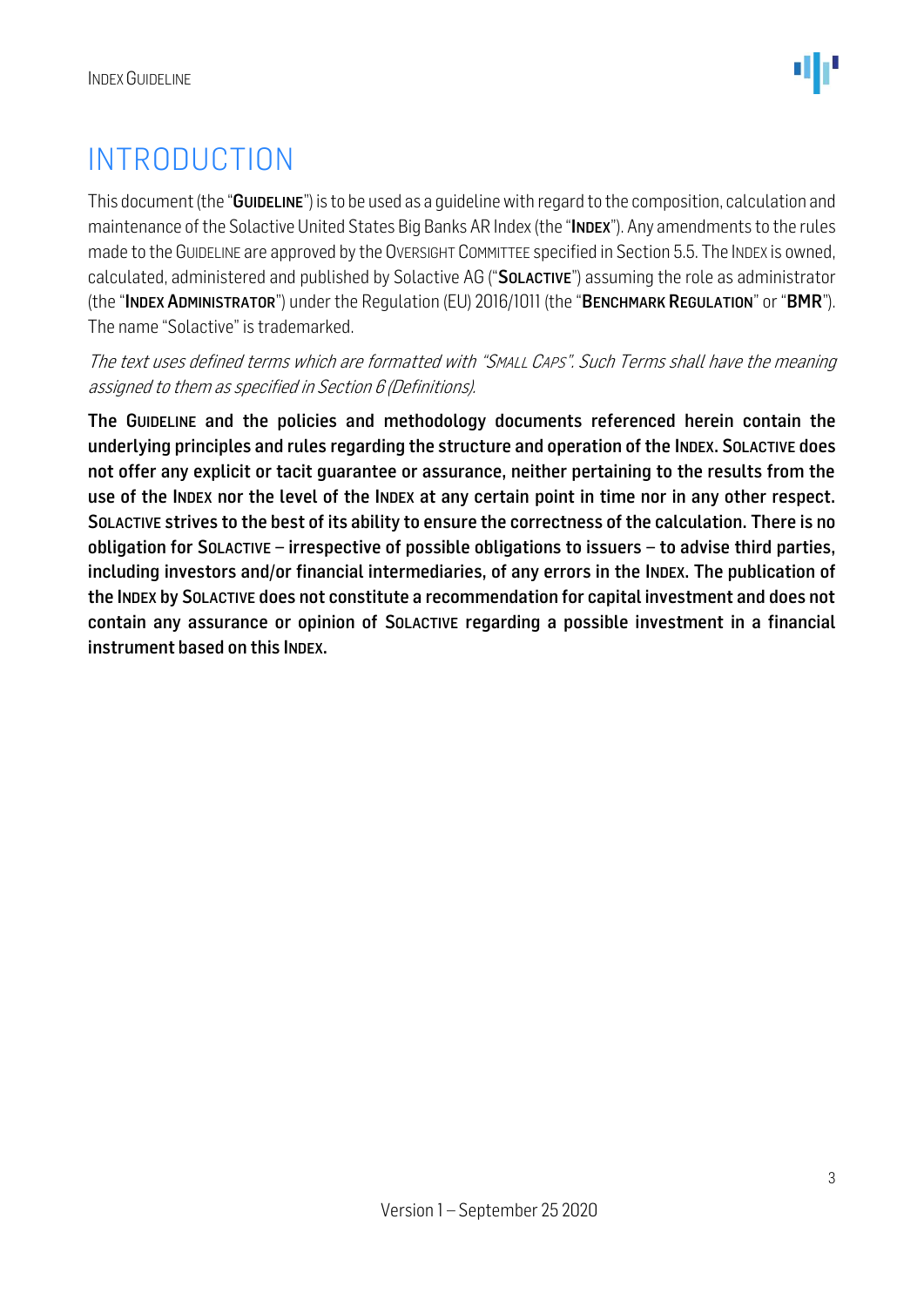# <span id="page-3-0"></span>1. INDEX SPECIFICATIONS

#### <span id="page-3-1"></span>1.1. SCOPE OF THE INDEX

The INDEX aims to track the performance of the Solactive United States Big Banks Index TR adjusted for a synthetic dividend of 27 index points per annum.

The INDEX is calculated in USD.

#### <span id="page-3-2"></span>1.2. IDENTIFIERS AND PUBLICATION

The INDEX is published under the following identifiers:

| <b>Name</b>                                   | <b>ISIN</b>        | Currency | Type   | <b>BBG</b> ticker | <b>RIC</b> |
|-----------------------------------------------|--------------------|----------|--------|-------------------|------------|
| Solactive United States Big<br>Banks AR Index | DE000SL0A7X0   USD |          | $AR^*$ | SOUSBBAR Index    | .SOUSBBAR  |

\*AR means that the Index is calculated as adjusted return index, following the formula specified in Section 4.

The INDEX is published on the website of the INDEX ADMINISTRATOR [\(www.solactive.com\)](http://www.solactive.com/) and is, in addition, available via the price marketing services of Boerse Stuttgart GmbH and may be distributed to all of its affiliated vendors. Each vendor decides on an individual basis as to whether it will distribute or display the INDEX via its information systems.

Any publication in relation to the INDEX (e.g. notices, amendments to the GUIDELINE) will be available at the website of the INDEX ADMINISTRATOR: [https://www.solactive.com/news/announcements/.](https://www.solactive.com/news/announcements/)

#### <span id="page-3-3"></span>1.3. INITIAL LEVEL OF THE INDEX

The initial level of the INDEX on the START DATE is 1093.69619761344 (rounded 1093.70). The INDEX level has been fixed at UNDERLYING INDEX level as of the 22nd of September, 2020 at 859.30. Historical values from the LIVE DATEwill be recorded in accordance with Article 8 of the BMR. Levels of the INDEX published for a period prior to the LIVE DATE have been back-tested.

#### <span id="page-3-4"></span>1.4. PRICES AND CALCULATION FREQUENCY

The level of the INDEX is calculated on each CALCULATION DAY from 9:30 a.m. to 4:52 p.m. EST based on the INDEX PRICES of the INDEX COMPONENT.

In addition to the intraday calculation a closing level of the INDEX for each CALCULATION DAY is also calculated. This closing level is based on the CLOSING PRICES for the INDEX COMPONENT.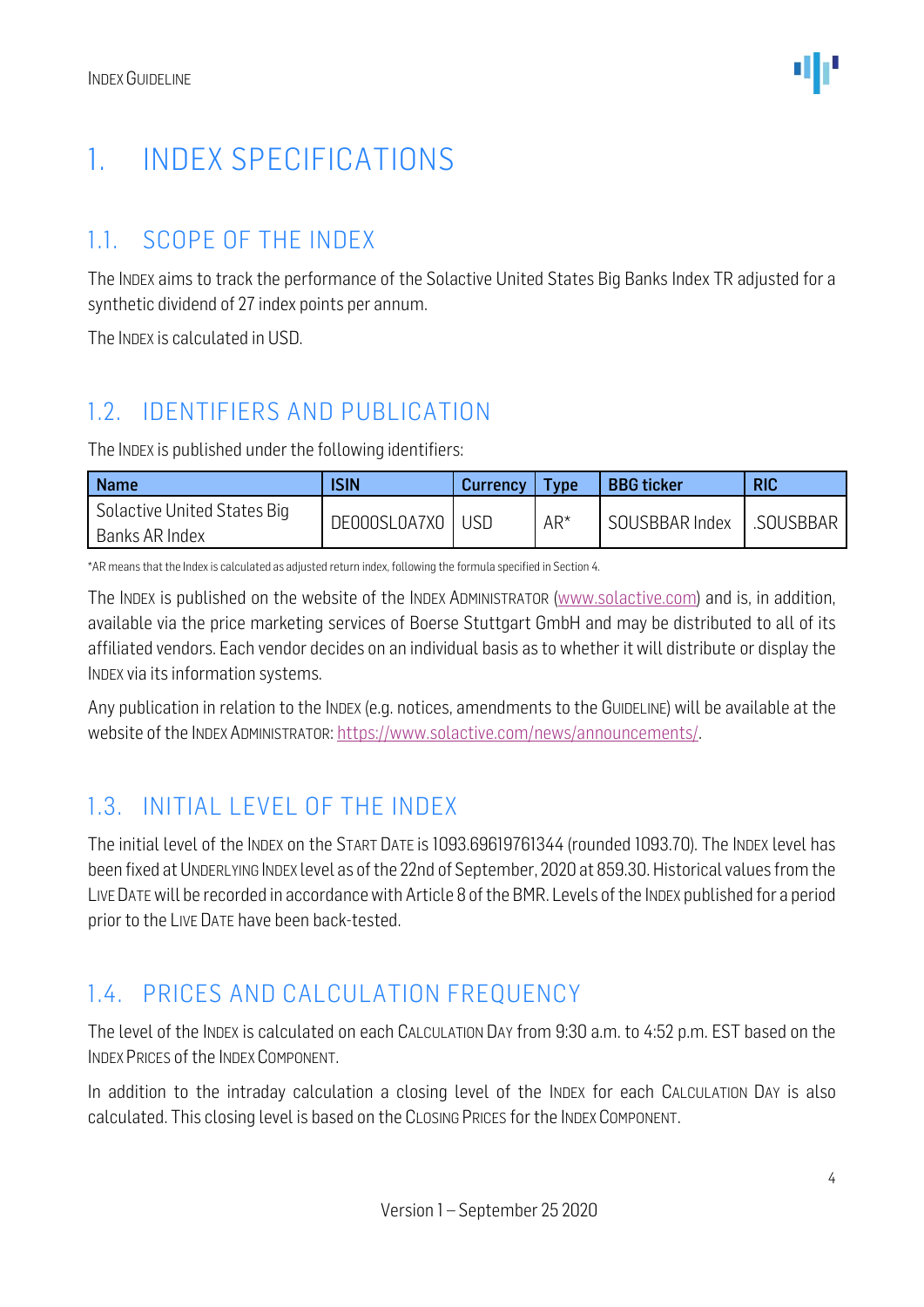#### <span id="page-4-0"></span>1.5. LICENSING

Licenses to use the INDEX as the underlying value for financial instruments, investment funds and financial contracts may be issued to stock exchanges, banks, financial services providers and investment houses by SOLACTIVE.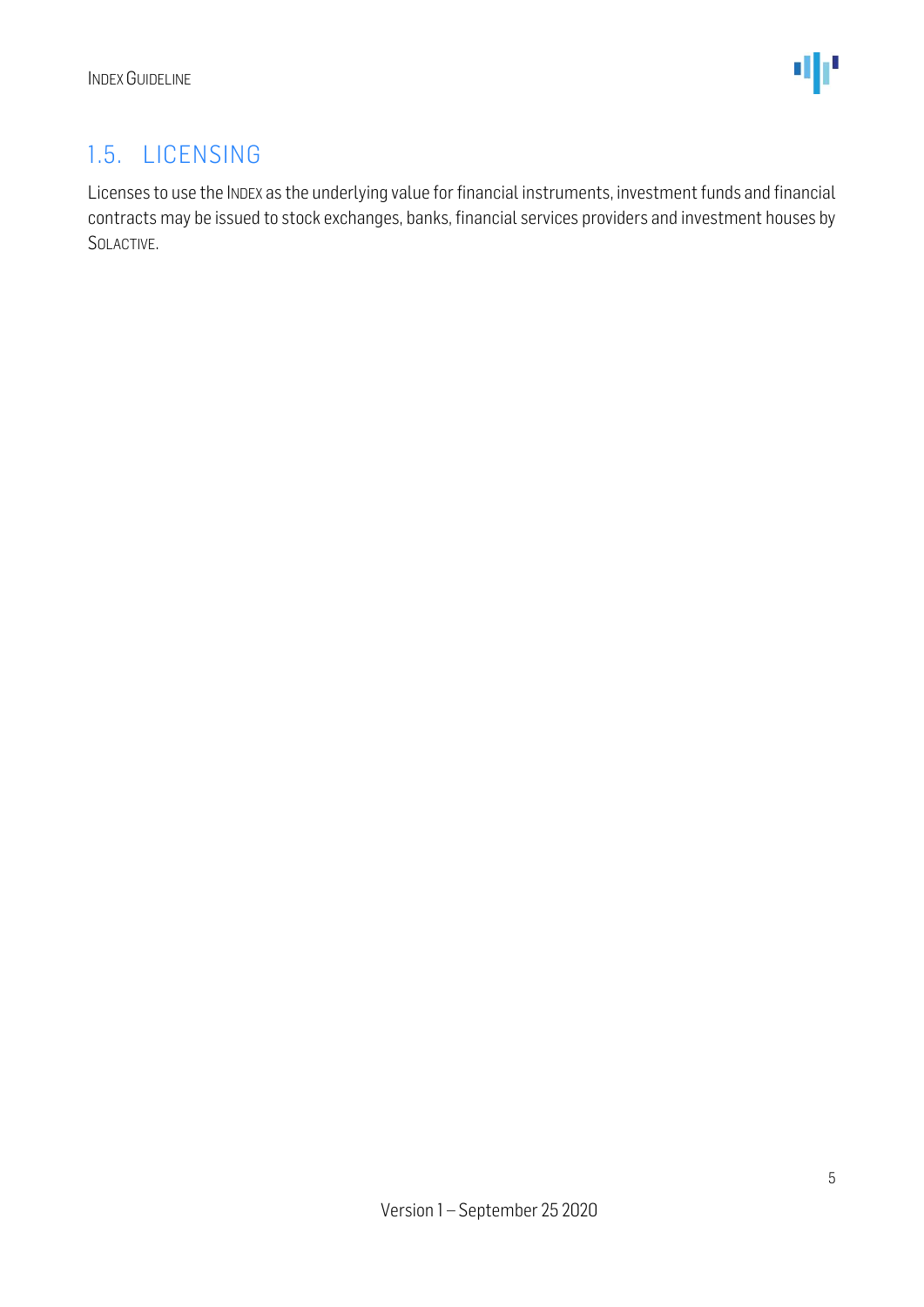

### <span id="page-5-0"></span>2. INDEX SELECTION

Not applicable

#### <span id="page-5-1"></span>2.1. INDEX UNIVERSE REQUIREMENTS

Not applicable

#### <span id="page-5-2"></span>2.2. SELECTION OF THE INDEX COMPONENTS

The only INDEX COMPONENT of the index is the Solactive United States Big Banks Index TR (ISIN: DE000SL0BP20, Bloomberg: SOUSBBTR Index), in the following referred to as the UNDERLYING INDEX.

#### <span id="page-5-3"></span>2.3. WEIGHTING OF THE INDEX COMPONENTS

Not applicable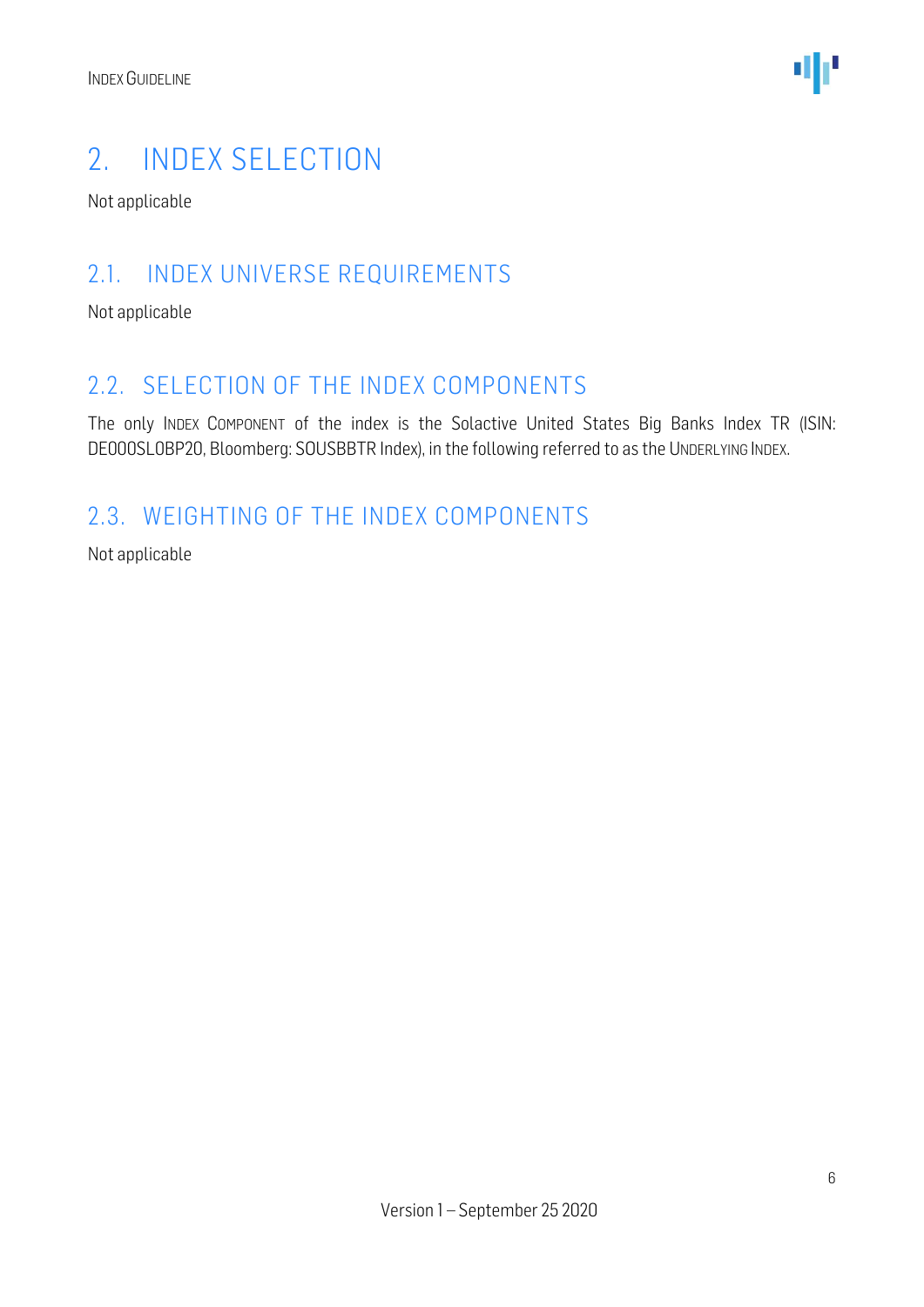

# <span id="page-6-0"></span>3. REBALANCE

#### <span id="page-6-1"></span>3.1. ORDINARY REBALANCE

Not applicable

#### <span id="page-6-2"></span>3.2. EXTRAORDINARY REBALANCE

The INDEX is not rebalanced extraordinarily.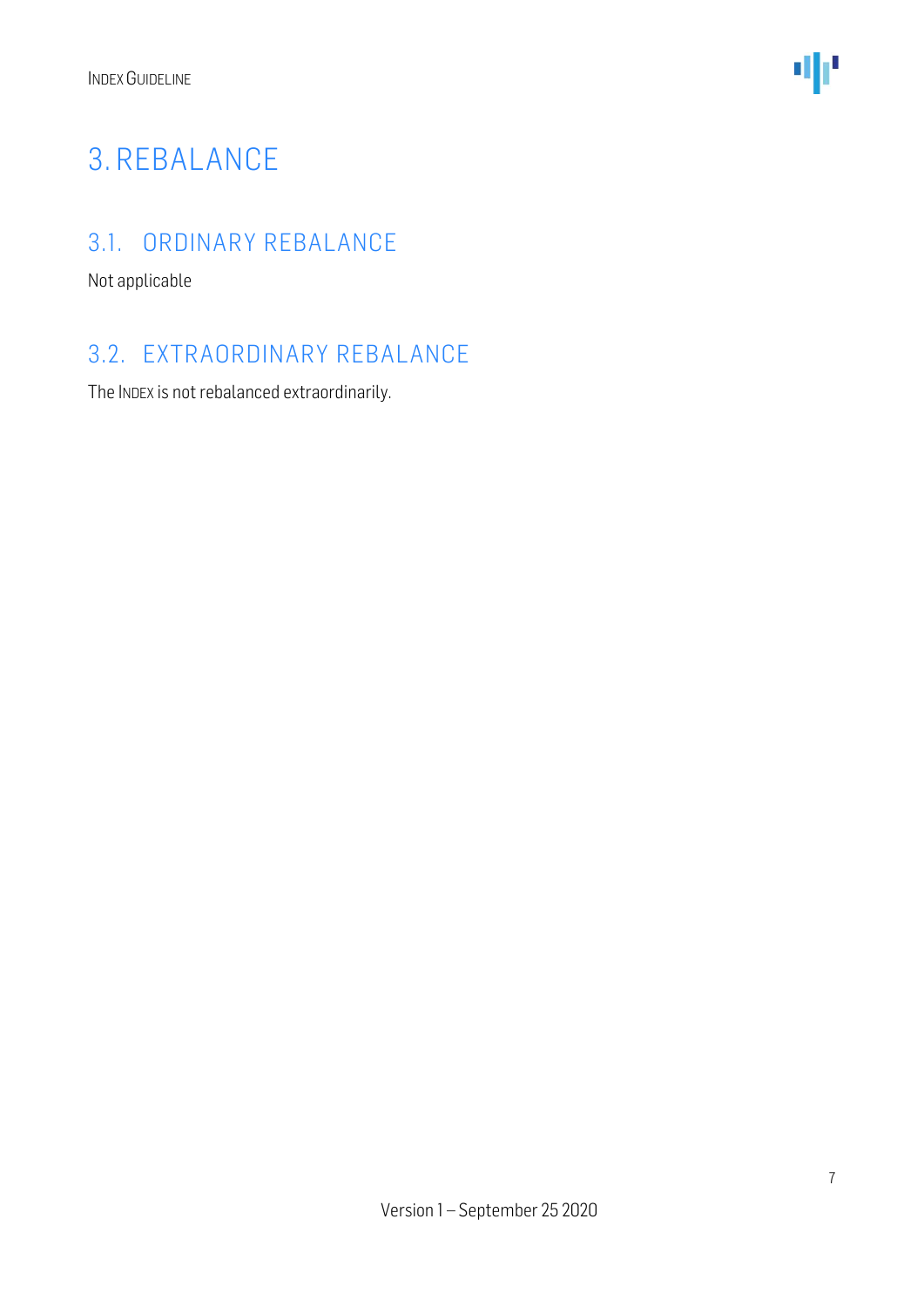# <span id="page-7-0"></span>4. CALCULATION OF THE INDEX

#### <span id="page-7-1"></span>4.1. INDEX FORMULA

The INDEX is calculated as an adjusted return Index according to the following formula:

$$
Index_t = Index_{t-1} * \frac{UI_t}{UI_{t-1}} - SD * \frac{DC_{t,t-1}}{360}
$$

Where:

 $Index_t$ : The level of the Index as of Calculation Day t

 $Index_{t-1}$ : The level of the INDEX as of CALCULATION DAY t-1

 $UI_t$ : The level of the UNDERLYING INDEX as of CALCULATION DAY t

 $UI_{t-1}$ : The level of the UNDERLYING INDEX as of CALCULATION DAY t-1

SD: The Synthetic Dividend of 27 index points per annum

 $DC_{t,t-1}$ : The number of calendar days between CALCULATION DAY t (including) and CALCULATION DAY t-1 (excluding)

#### <span id="page-7-2"></span>4.2. ACCURACY

The level of the INDEX will be rounded to 2 decimal places. INDEX PRICES will be rounded to 2 decimal places for the Closing Calculation.

#### <span id="page-7-3"></span>4.3. ADJUSTMENTS

Not applicable

#### <span id="page-7-4"></span>4.4. CORPORATE ACTIONS

Not applicable

#### <span id="page-7-5"></span>4.5. RECALCULATION

SOLACTIVE makes the greatest possible efforts to accurately calculate and maintain its indices. However, errors in the determination process may occur from time to time for variety reasons (internal or external)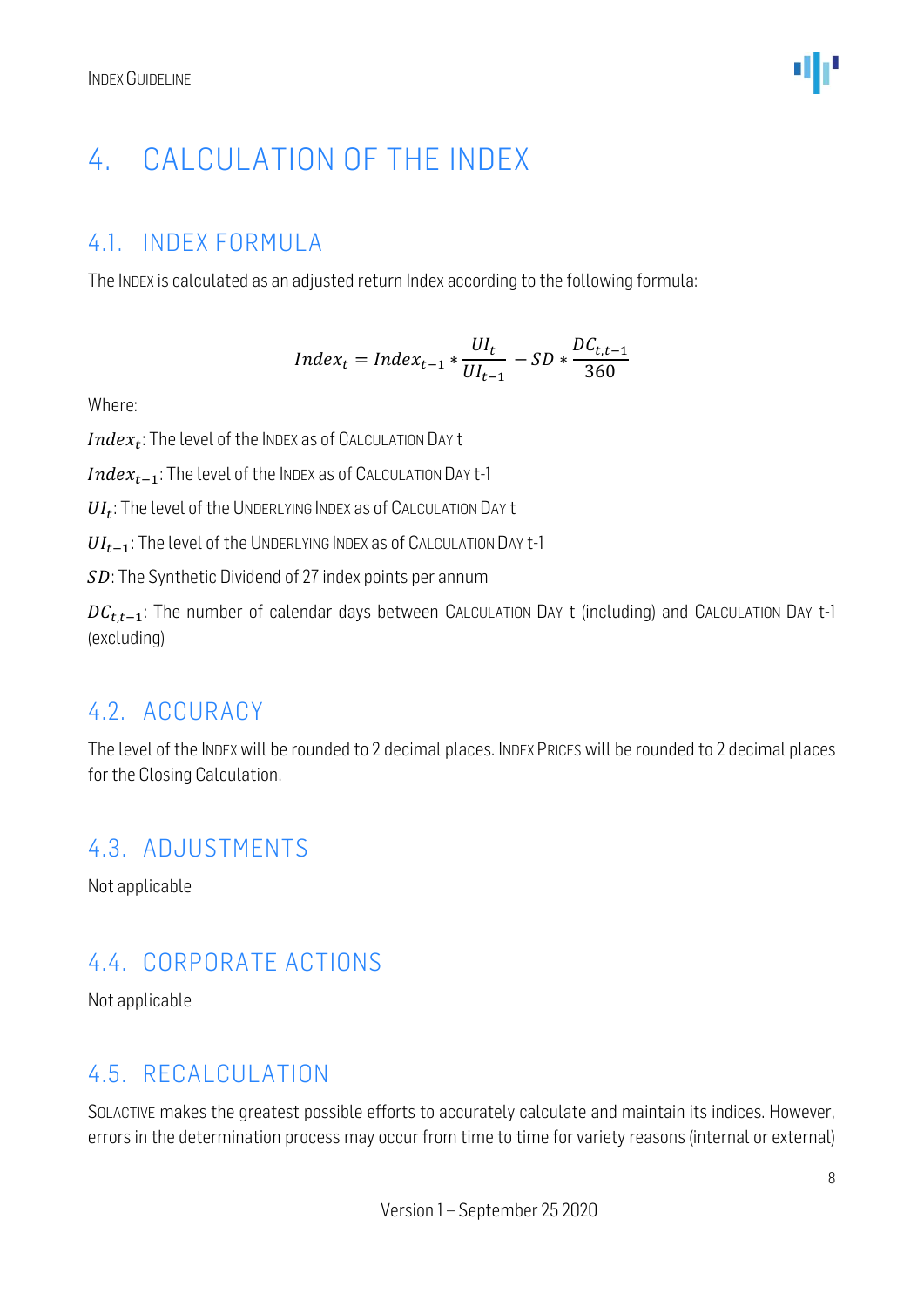and therefore, cannot be completely ruled out. SOLACTIVE endeavors to correct all errors that have been identified within a reasonable period of time. The understanding of "a reasonable period of time" as well as the general measures to be taken are generally depending on the underlying and is specified in the Solactive Correction Policy, which is incorporated by reference and available on the SOLACTIVE website: [https://www.solactive.com/documents/correction-policy/.](https://www.solactive.com/documents/correction-policy/)

#### <span id="page-8-0"></span>4.6. MARKET DISRUPTION

In periods of market stress SOLACTIVE calculates its indices following predefined and exhaustive arrangements as described in the Solactive Disruption Policy, which is incorporated by reference and available on the SOLACTIVE website: [https://www.solactive.com/documents/disruption-policy/.](https://www.solactive.com/documents/disruption-policy/) Such market stress can arise due to a variety of reasons, but generally results in inaccurate or delayed prices for one or more INDEXCOMPONENTS. The determination of the INDEXmay be limited or impaired at times of illiquid or fragmented markets and market stress.

# <span id="page-8-1"></span>5. MISCELLANEOUS

#### <span id="page-8-2"></span>5.1. DISCRETION

Any discretion which may need to be exercised in relation to the determination of the INDEX (for example the determination of the INDEX UNIVERSE (if applicable), the selection of the INDEX COMPONENTS (if applicable) or any other relevant decisions in relation to the INDEX) shall be made in accordance with strict rules regarding the exercise of discretion or expert judgement.

#### <span id="page-8-3"></span>5.2. METHODOLOGY REVIEW

The methodology of the INDEX is subject to regular review, at least annually. In case a need of a change of the methodology has been identified within such review (e.g. if the underlying market or economic reality has changed since the launch of the INDEX, i.e. if the present methodology is based on obsolete assumptions and factors and no longer reflects the reality as accurately, reliably and appropriately as before), such change will be made in accordance with the Solactive Methodology Policy, which is incorporated by reference and available on the SOLACTIVE website: [https://www.solactive.com/documents/methodology-policy/.](https://www.solactive.com/documents/methodology-policy/)

Such change in the methodology will be announced on the SOLACTIVE website under the Section "Announcement", which is available at https://www.solactive.com/news/announcements/. The date of the last amendment of this INDEX is contained in this GUIDELINE.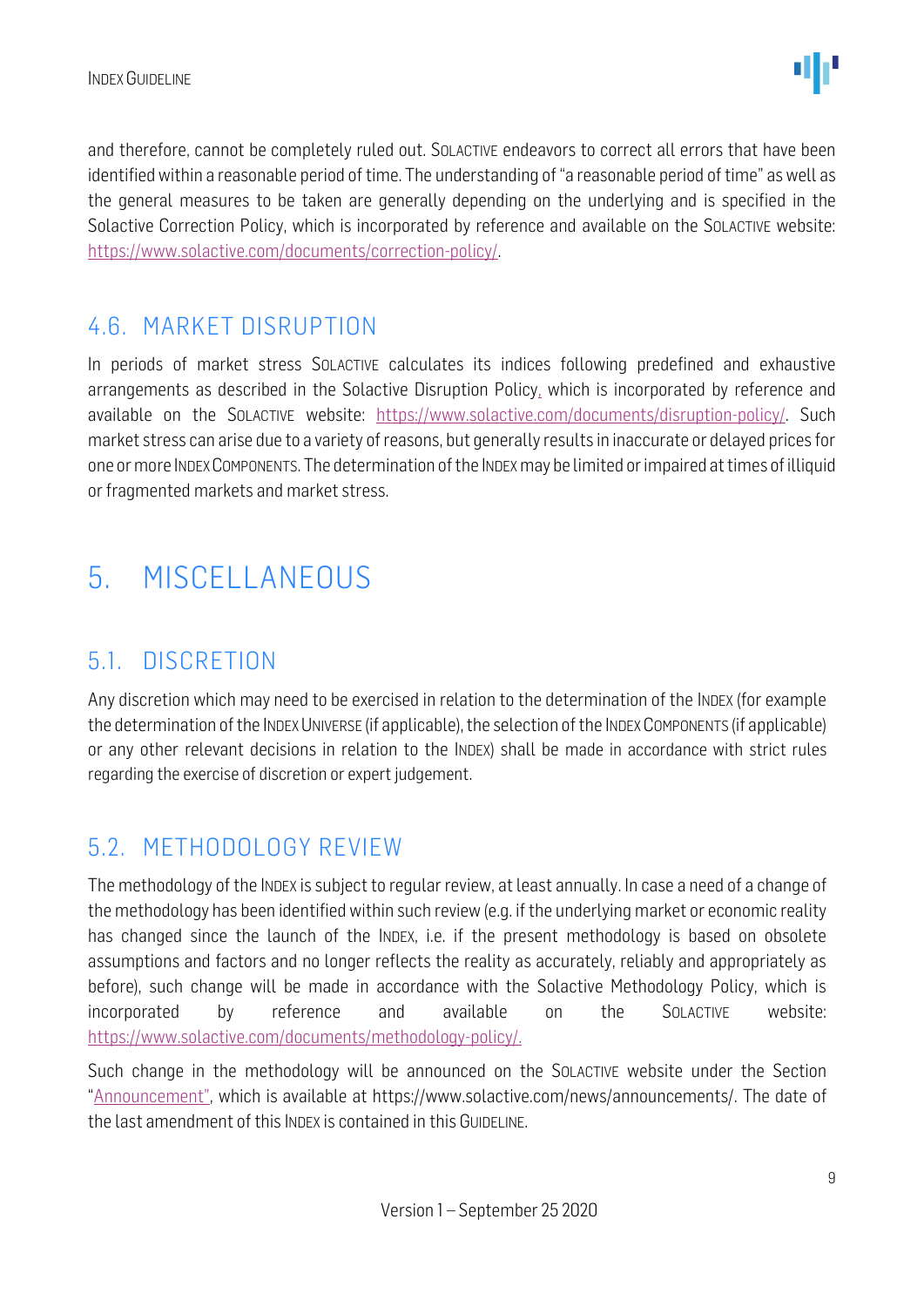

#### <span id="page-9-0"></span>5.3. CHANGES IN CALCULATION METHOD

The application by the INDEX ADMINISTRATOR of the method described in this document is final and binding. The INDEXADMINISTRATOR shall apply the method described above for the composition and calculation of the INDEX. However, it cannot be excluded that the market environment, supervisory, legal and financial or tax reasons may require changes to be made to this method. The INDEX ADMINISTRATOR may also make changes to the terms and conditions of the INDEX and the method applied to calculate the INDEX that it deems to be necessary and desirable in order to prevent obvious or demonstrable error or to remedy, correct or supplement incorrect terms and conditions. The INDEX ADMINISTRATOR is not obliged to provide information on any such modifications or changes. Despite the modifications and changes, the INDEX ADMINISTRATOR will take the appropriate steps to ensure a calculation method is applied that is consistent with the method described above.

#### <span id="page-9-1"></span>5.4. TERMINATION

SOLACTIVE makes the greatest possible efforts to ensure the resilience and continued integrity of its indices over time. Where necessary, SOLACTIVE follows a clearly defined and transparent procedure to adapt Index methodologies to changing underlying markets (see Section 5.2 "Methodology Review") in order to maintain continued reliability and comparability of the indices. Nevertheless, if no other options are available the orderly cessation of the INDEX may be indicated. This is usually the case when the underlying market or economic reality, which an index is set to measure or to reflect, changes substantially and in a way not foreseeable at the time of inception of the index, the index rules, and particularly the selection criteria, can no longer be applied coherently or the index is no longer used as the underlying value for financial instruments, investment funds and financial contracts.

SOLACTIVE has established and maintains clear guidelines on how to identify situations in which the cessation of an index is unavoidable, how stakeholders are to be informed and consulted and the procedures to be followed for a termination or the transition to an alternative index. Details are specified in the Solactive Termination Policy, which is incorporated by reference and available on the SOLACTIVE website: [https://www.solactive.com/documents/termination-policy/.](https://www.solactive.com/documents/termination-policy/)

#### <span id="page-9-2"></span>5.5. OVERSIGHT

An oversight committee composed of staff from SOLACTIVE and its subsidiaries (the "OVERSIGHT COMMITTEE") is responsible for decisions regarding any amendments to the rules of the INDEX. Any such amendment, which may result in an amendment of the GUIDELINE, must be submitted to the OVERSIGHT COMMITTEE for prior approval and will be made in compliance with the [Methodology](http://methodology/) Policy, which is available on the SOLACTIVE website: [https://www.solactive.com/documents/methodology-policy/.](https://www.solactive.com/documents/methodology-policy/)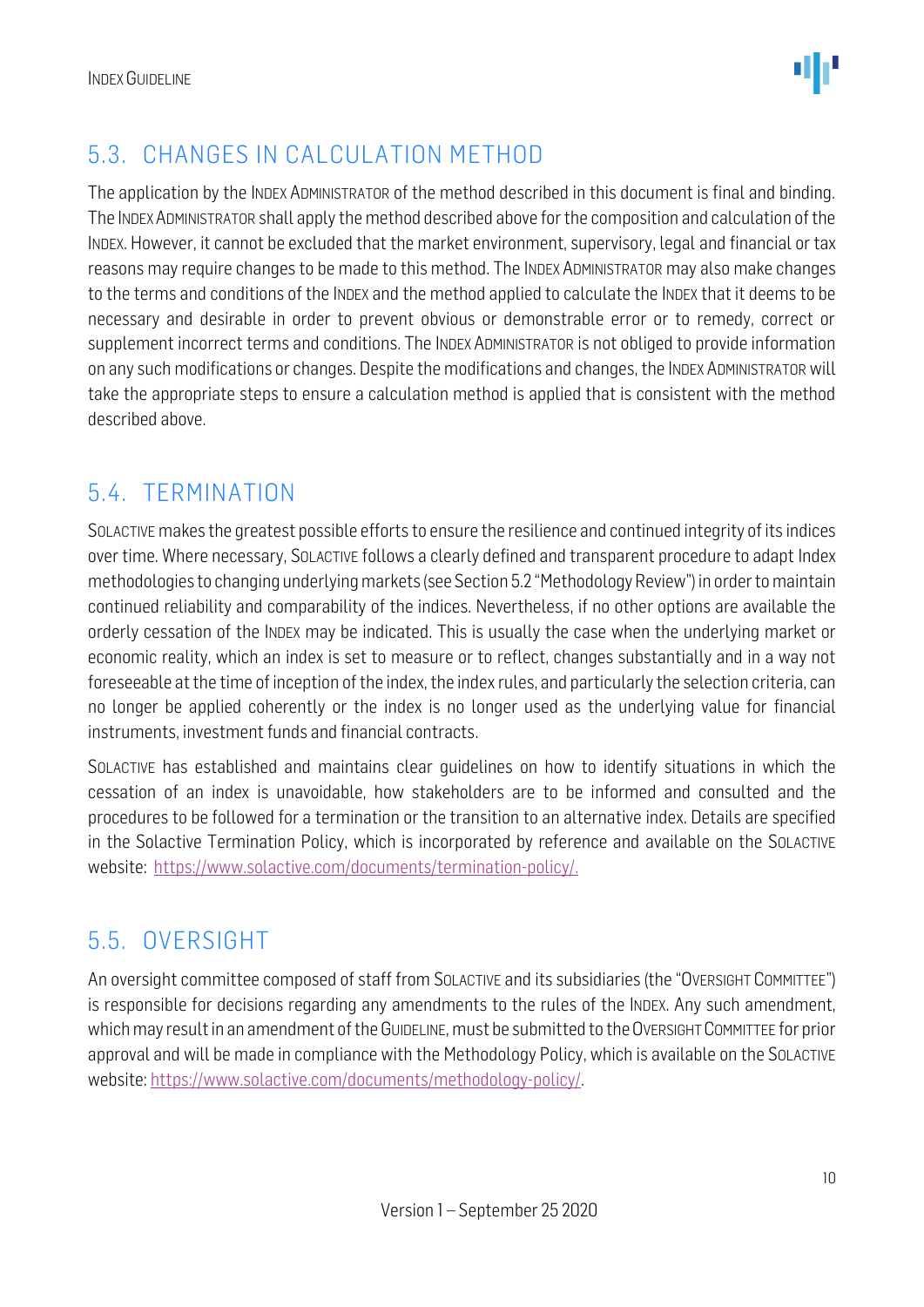# <span id="page-10-0"></span>6. DEFINITIONS

"BENCHMARK REGULATION" shall have the meaning as defined in Section "Introduction".

"BMR" shall have the meaning as defined in Section "Introduction".

"CALCULATION DAY" is a day on which the New York Stock Exchange (MIC: XNYS) and the NASDAQ Stock Exchange (MIC: XNAS) are open for general business.

The "CLOSING PRICE" in respect of an INDEX COMPONENT and a CALCULATION DAY is a security's final regularhours INDEX PRICE as calculated and published by SOLACTIVE.

"GUIDELINE" shall have the meaning as defined in Section "Introduction".

"INDEX" shall have the meaning as defined in Section "Introduction".

"INDEX ADMINISTRATOR" shall have the meaning as defined in Section "Introduction".

"INDEX COMPONENT" is each security reflected in the INDEX.

"INDEX COMPONENT REQUIREMENTS" shall have the meaning as defined in Section 2.2.

"INDEX CURRENCY" is the currency specified in the column "Currency" in the table in Section 1.2.

"INDEX PRICE" is the level of the UNDERLYING INDEX as calculated and published by SOLACTIVE.

"INDEX UNIVERSE REQUIREMENTS" shall have the meaning as defined in Section 2.1.

"INDEX UNIVERSE" is the sum of all financial instruments which fulfill the INDEX UNIVERSE REQUIREMENTS.

"LIVE DATE" is 25<sup>th</sup> September 2020.

"OVERSIGHT COMMITTEE" shall have the meaning as defined in Section 5.5.

"SOLACTIVE" shall have the meaning as defined in Section "Introduction".

"START DATE" is 22<sup>nd</sup> September 2017.